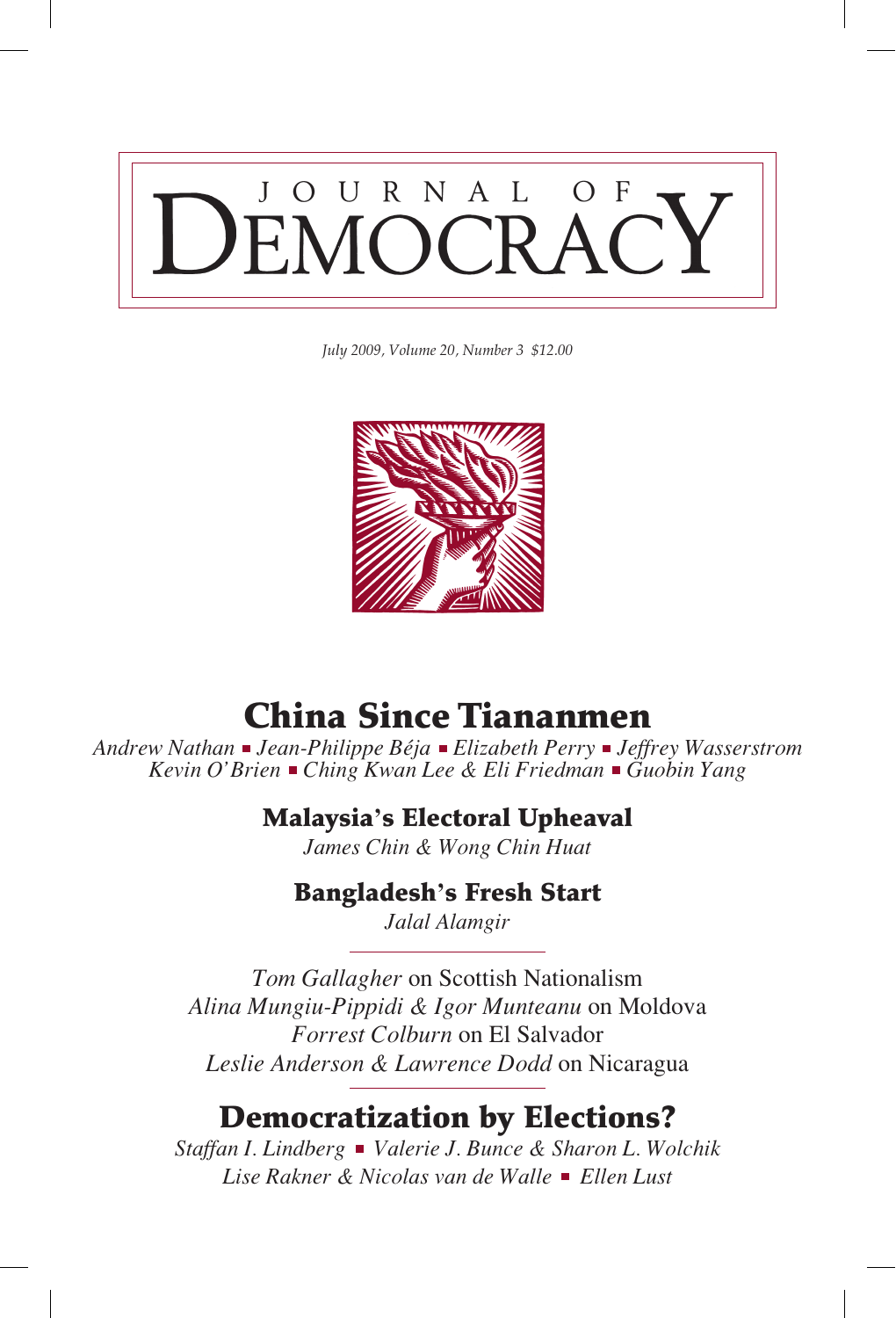### **China Since Tiananmen**

## authoritarian impermanence

*Andrew J. Nathan*

*Andrew J. Nathan is Class of 1919 Professor of Political Science at Columbia University. He coedited* The Tiananmen Papers *(2001), coauthored* China's New Rulers *(2002), and coedited* How East Asians View Democracy *(2008).* 

There are surely more types of authoritarian regimes than of democracies, even though the latter absorb so much of our scholarly attention. Authoritarian systems have been with us longer, have ruled more people, and for all we know may rule more people in the future than democratic systems. This should not be surprising if one considers that authoritarianism is the residual category of a type of regime that is narrowly defined (free political competition for the highest positions of real power), historically new, and often unconsolidated—namely, democracy. As a residual category, authoritarianism is inevitably vast and encompasses many different subtypes of regimes.<sup>1</sup>

The questions of how such regimes stay in power and how they change used to engage students of totalitarianism, corporatism, military rule, bureaucratic authoritarianism, and comparative communism. But these topics went out of fashion in the early 1990s with what seemed to be the historic victory of democracy. To be sure, the Chinese regime was still in place, but it appeared to be liberalizing; smaller communist states were anomalies; and monarchies and theocracies appeared to be withering.

But history retained its cunning—not the Hegelian kind that works its teleological way through blind human action, but the postmodern kind that responds to our interpretations with an ironic turn of events. Twenty years after Tiananmen, the resilience of Chinese authoritarianism still surprises us. After inquiring into the prospects for Chinese democracy in 1998 and 2003, the *Journal of Democracy* decided to take stock once again.<sup>2</sup> We considered whether the prospects for the regime have changed because of rapid economic growth and polarization, social turbulence, a rising middle class, and the new freedom of the Internet.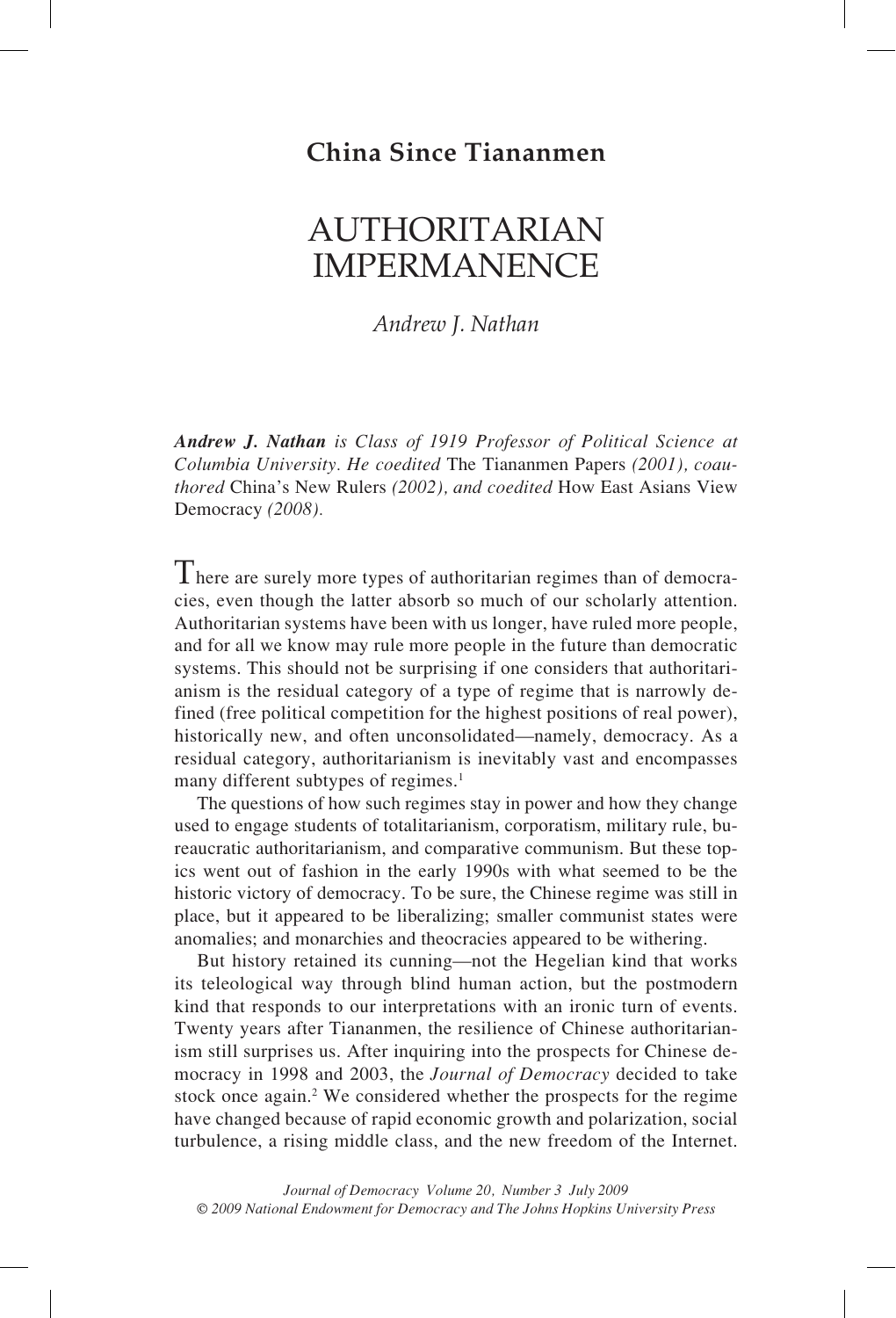If not for limits of space, we could also have asked about the impacts of Western education and culture, environmental degradation, political corruption, Han nationalism, ethnic-minority nationalism, the global economic crisis, and other giant forces that relentlessly test the overall framework of Chinese public order.

The contributions in the preceding pages enrich our understanding of the Chinese system as an authoritarianism of a still poorly understood new type, one that mixes statism with entrepreneurship, political monopoly with individual liberty, personalist power with legal procedure, repression with responsiveness, policy uniformity with decentralized flexibility, and message control with a media circus. The system has remained vigorous for twenty years not by stifling change but by fostering it, not by remaining institutionally static but by shaping Chinese Communist Party (CCP) ideology and state structures to meet new needs. The system today promotes competent leaders, carries out political succession in an orderly way, generates effective public policies, and recruits popular support. Perhaps the study of its dynamics will help spark a revival in the analysis of comparative authoritarian systems.

#### **The Shadow of the Future**

But like all contemporary nondemocratic systems, the Chinese system suffers from a birth defect that it cannot cure: the fact that an alternative form of government is by common consent more legitimate. Even though the regime claims to be a Chinese form of democracy on the grounds that it serves the people and rules in their interest, and even though a majority of Chinese citizens today accept that claim,<sup>3</sup> the regime admits, and everyone knows, that its authority has never been subject to popular review and is never intended to be. In that sense, the regime is branded as an expedient, something temporary and transitional needed to meet the exigencies of the time.<sup>4</sup> Democratic regimes, by contrast, often elicit disappointment and frustration, but they confront no rival form that outshines them in prestige.<sup>5</sup> Authoritarian regimes in this sense are not forever. For all their diversity and longevity, they live under the shadow of the future, vulnerable to existential challenges that mature democratic systems do not face.

We have been used to dramatic, bright-line transitions to democracy. Might the Chinese system instead reform and adapt, adapt and reform, to the point where it emerges on the other side of the looking glass as more democratic than not? This is the hope of China's rights-protection *(weiquan)* movement of lawyers, petitioners, bloggers, and journalists, and of the wider circle of civil society organizations and religious groups that have so far kept a low profile in order to avoid repression. They hope that the regime will become enmeshed in the logic of the institutions that it has created as safety valves to preserve its rule, such as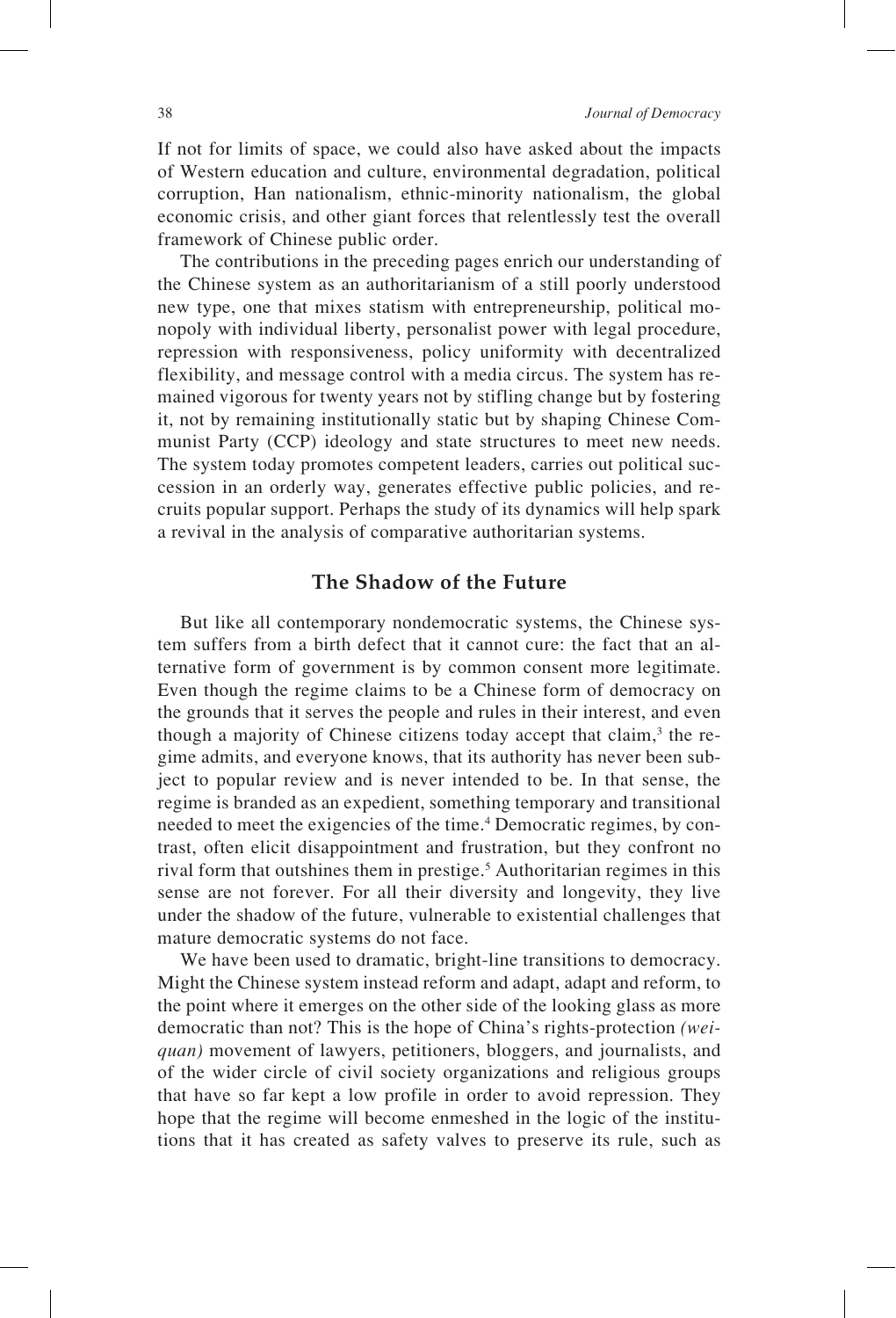#### *Andrew J. Nathan* 39

courts and the media. The Party would then find itself forced to coexist with an equally powerful civil society, and China would have become a democracy without a dramatic moment of change. Call it a new type of transition —not breakdown, extrication, or pact, but segue.

The Party resists this scenario. The key lesson that its leaders learned from Tiananmen was to refuse equal dialogue with society. As the procrackdown premier Li Peng put it during his debates with the pro-dialogue Party secretary Zhao Ziyang during the crisis, to allow the demonstrating students to "negotiate with the Party and government as equals" would be to "negate the leadership of the CCP and negate the entire socialist system."6 Subsequent events in Eastern Europe and the Soviet Union confirmed that point for the leadership.7 The regime is willing to change in any way that helps it to stay in power, but is unwilling to relax the ban on autonomous political forces. This makes it more likely that regime change, should it come, will occur through some kind of rupture.

But China's transition will not resemble the Soviet Union's. China is not in an arms race that it cannot afford. It is not overextended in a security rivalry with the United States. Its minority populations are only 5 or 6 percent of its demographic makeup, not more than half. It is not constitutionally structured as a federation whose units have the right to secede.

Nor will the Chinese transition resemble Taiwan's.<sup>8</sup> The Chinese government does not need to integrate a previously excluded ethnic majority. It has not permitted the formation of an organized opposition or trained the populace in competitive elections. The country is not a dependency of the United States.

The most likely form of transition for China therefore remains the model of Tiananmen, with three elements coming together: 1) a robust plurality of disaffected citizens (in 1989 because of inflation and corruption, in the future possibly because of unemployment, an environmental disaster, or some form of national humiliation); 2) a catalytic event that sends a signal to scattered social forces that the time has come to rise up; and 3) a split in the leadership (whether due to personality differences, power struggle, uncertain support of the armed police and military, or ideological division) that renders the response from the top uncertain or weak and allows the challenge to snowball.

That the regime considers itself vulnerable to just such a scenario is evidenced by the massive efforts that it makes to prevent these three elements from emerging. It seeks to shield the public from the impacts of economic instability, buy legitimacy among major social sectors, control bad news, outlaw mobilization, divide and repress opposition, monitor civil society, control networking tools such as the Internet and cellphones, strengthen the police and paramilitary, and above all, to keep its own internal divisions out of the public eye so that the opportunity structure for social mobilization remains unpromising.

Such efforts have succeeded so far in dealing with the impact of the